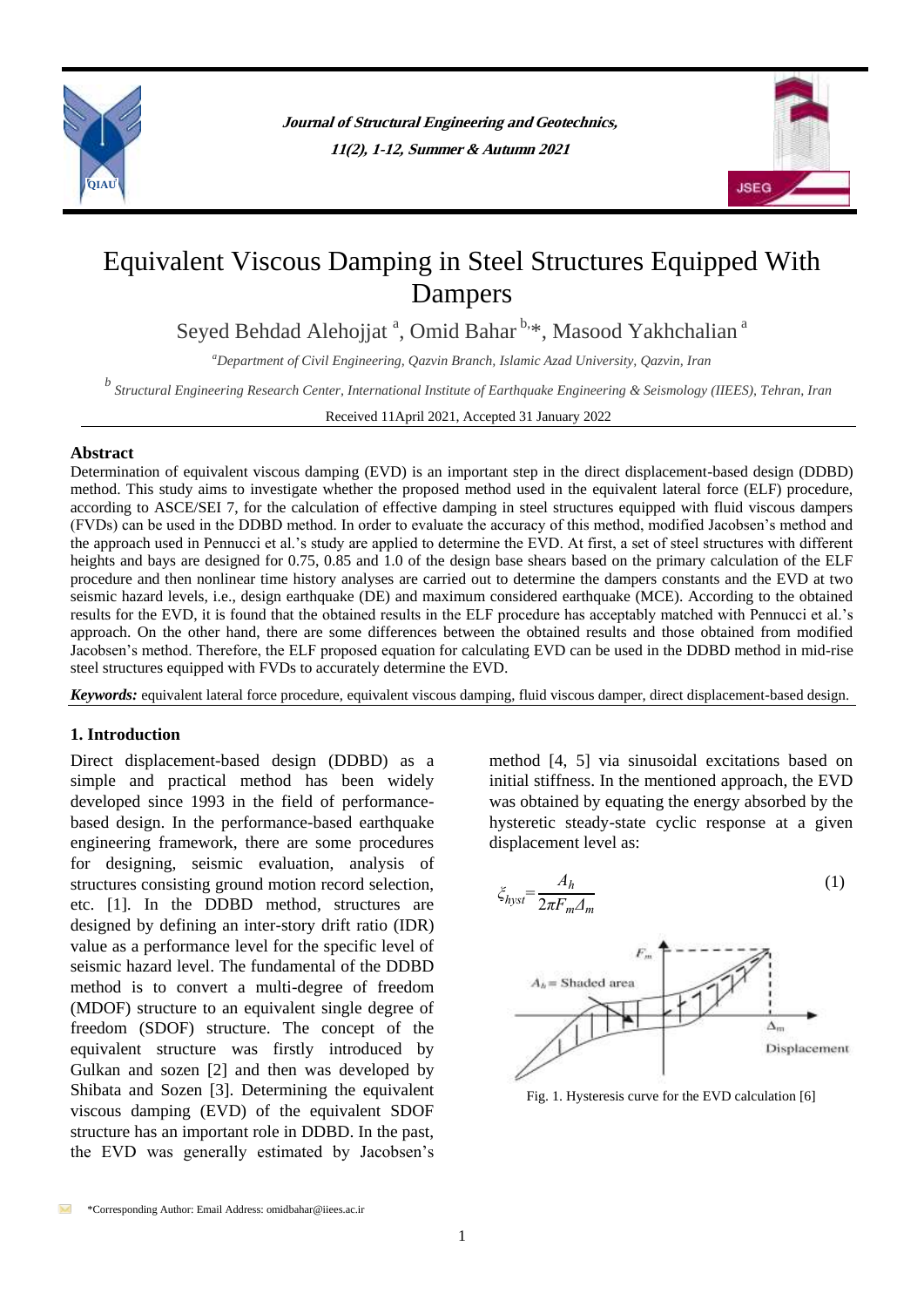where  $A_h$  is the area of a complete loop of hysteresis response and  $F_m$  and  $\Delta_m$  are the maximum force and the displacement occurred in the complete cycle respectively. The graphical representation of the parameters was shown in Fig. 1. Latter, Rosenblueth and Herrera [7] modified Jacobsen's method by applying secant stiffness instead of initial stiffness. Jacobsen's damping secant stiffness is adopted in the DDBD method for these reasons: simplicity, the ease with which the relations between the hysteretic shape and equivalent damping are obtained, and the familiarity with elastic spectra for design [8]. Further studies, i.e., [8–10], reveal that the EVD obtained by Jacobsen's original method can be inaccurate. The study performed by Kowalsky and Ayers [9] on concrete structures indicated that on average, assessment of nonlinear response with an equivalent linear system defined by an effective period at the maximum response and the EVD defined by Jacobsen's method can yield good results for the majority of the cases. However, this study also showed that the area-based approach may not be capable of predicting the peak response during earthquakes containing large velocity pulses. Grant et al. [10] and Dwairi et al. [8] with two different methodologies, calibrated the EVD for different hysteresis rules. These studies lead to remarkably similar relationships for the EVD for all hysteresis rules (i.e., elastic-perfectly plastic (EPP), bi-linear (BI), takeda "thin" (TT), takeda "fat" (TF), Ramberg-Osgood (RO) and Flag Shaped (FS)) except EPP. Using real records with comparatively short ground motion duration in the first mentioned study as well as implementing artificial records with longer ground motion durations in the second study was expressed as the reason of difference for EPP hysteresis rule. Afterward, Priestley [11] proposed a general form for the EVD according to inherent damping (i.e., 5 percent) and hysteric damping that depends on the ductility demand. Eq. (2) expresses the EVD equation (ξeq), based on the ductility demand  $(\mu)$ , suggested by Priestley. The value of 5% is considered as inherent damping and the second part of the equation expresses the hysteretic damping which constant  $\alpha$  is calculated by considering the appropriate hysteresis rule for the structure under design and its value varies between 0.1 and 0.7.

$$
\xi_{eq} = 0.05 + \alpha \frac{\mu - 1}{\mu \pi} \tag{2}
$$

Wijesundra et al. [6] developed a method for calculating the EVD for steel concentrically braced frame structures. They used Jacobsen's method which is then corrected for the earthquake excitation using the results of nonlinear time history analyses conducted using real accelerograms. Pennucci et al. [12] as it is described later, correlated the EVD to the nonlinear response of the analyzed SDOF structures. Esmaeil Abadi and Bahar [13] used Jacobsen and Jennings methods to propose the EVD equation for steel moment-resisting frames (MRFs) in DDBD.

As an effective and simple procedure, the equivalent lateral force (ELF) procedure was developed by Ramirez et al. [14]. The ELF procedure can reduce computational efforts for some types of structures equipped with damping devices. ASCE/SEI 7 [15] also permits the use of this procedure to design structures with damping systems. The ELF procedure considered an equivalent SDOF structure instead of a MODF structure, similar to the DDBD method. Sullivan and Lago [16] developed a noniterative and simplified procedure in the DDBD method for structures equipped with FVDs. Some studies reveal designing steel structures equipped with FVDs according to the proposed method by Sullivan and Lago lead to conservative design (e.g., [17−19]). To overcome the drawback of the conservative design in the DDBD method, modification of the EVD equation can be efficient. In this study, the EVD of steel MRFs designed according to the ELF procedure provisions is evaluated. For this purpose, modified Jacobsen's method and the approach used in Pennucci et al.'s study are applied to determine the EVD. Then, results of the obtained EVD by the two mentioned approaches are compared with the assumed value for effective damping in the ELF procedure.

## **2. Brief review of DDBD in Structures Equipped with FVDs**

The DDBD method was first proposed by Priestley [20] as an alternative design approach for forcebased design. Fig. 2 illustrates the fundamental of the DDBD method. As mentioned before, the DDBD method considers an equivalent SDOF structure instead of a MDOF structure. The main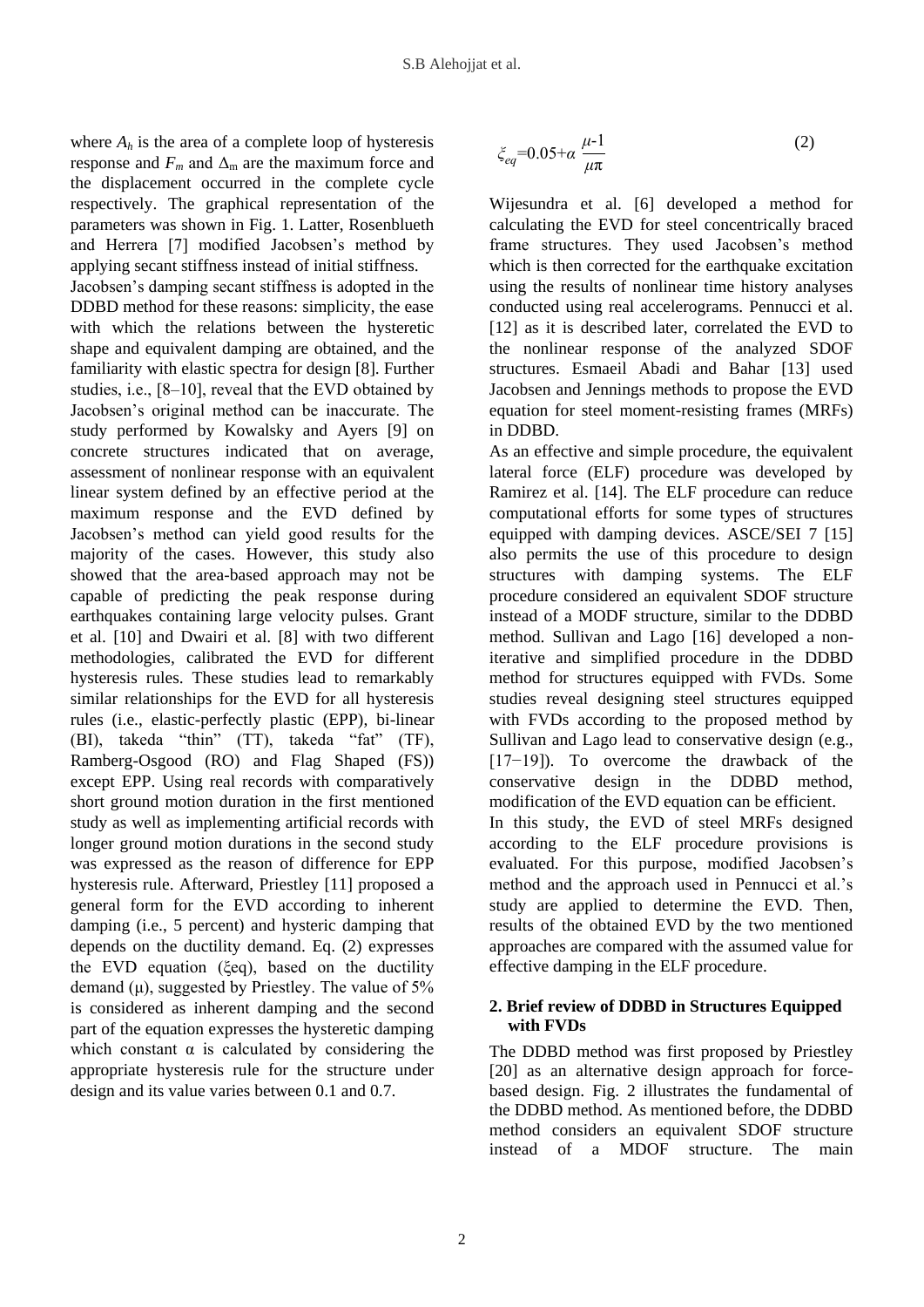characteristics of this SDOF structure are, design displacement ( $\Delta_d$ ), yield displacement ( $\Delta_v$ ), ductility

demand  $(\mu)$ , EVD  $(\xi_{eq})$  and effective period  $(T_{eff})$ .



(c) Equivalent viscous damping vs. ductility (d) Design displacement spectrum

Fig. 2. Fundamentals of DDBD

Moreover, the EVD in structures equipped with linear FVDs is determined by:

$$
\xi_{eq} = \xi_{el} + \xi_{hyst} + \xi_{FVD} \tag{3}
$$

$$
\xi_{FVD} = \frac{\beta}{2} \tag{4}
$$

where  $\zeta_{el}$  is elastic damping,  $\zeta_{hyst}$  is hysteric damping that related to post yielding behavior of structure and  $\zeta_{FVD}$  is the added damping due to linear FVDs and is calculated by Eq. (4) based on the proportion of the design story shear  $\beta$  that should be supported by FVDs on each story. Details and calculations of the mentioned parameters as well as the design procedure are out of the scope of this study and readers can refer to [11, 21].

#### **3. Case Study Structures**

In this study, 3-, 6-, and 9-story steel MRFs equipped with linear FVDs are employed to determine the EVD. Two bay width values of 6 m and 8 m for the MRFs were considered. However, the bay width in which FVDs are installed have a constant value of 6 m in all of the case study structures. The heights of stories were considered equal to 3.2 m. The steel MRFs equipped with FVDs are designed for three different percentages of the design base shear, i.e., 0.75, 0.85 and 1.0 in accordance with ASCE/SEI 7. The design ground acceleration of 0.35g (very high seismicity) in accordance with the requirements of the Iranian code of practice for seismic resistant design of buildings, Standard 2800 [22] was considered. All of the case study structures were assumed to be situated on soil type II (i.e., average shear wave velocity to a depth of 30 m would be within the range of 360–760 m/s).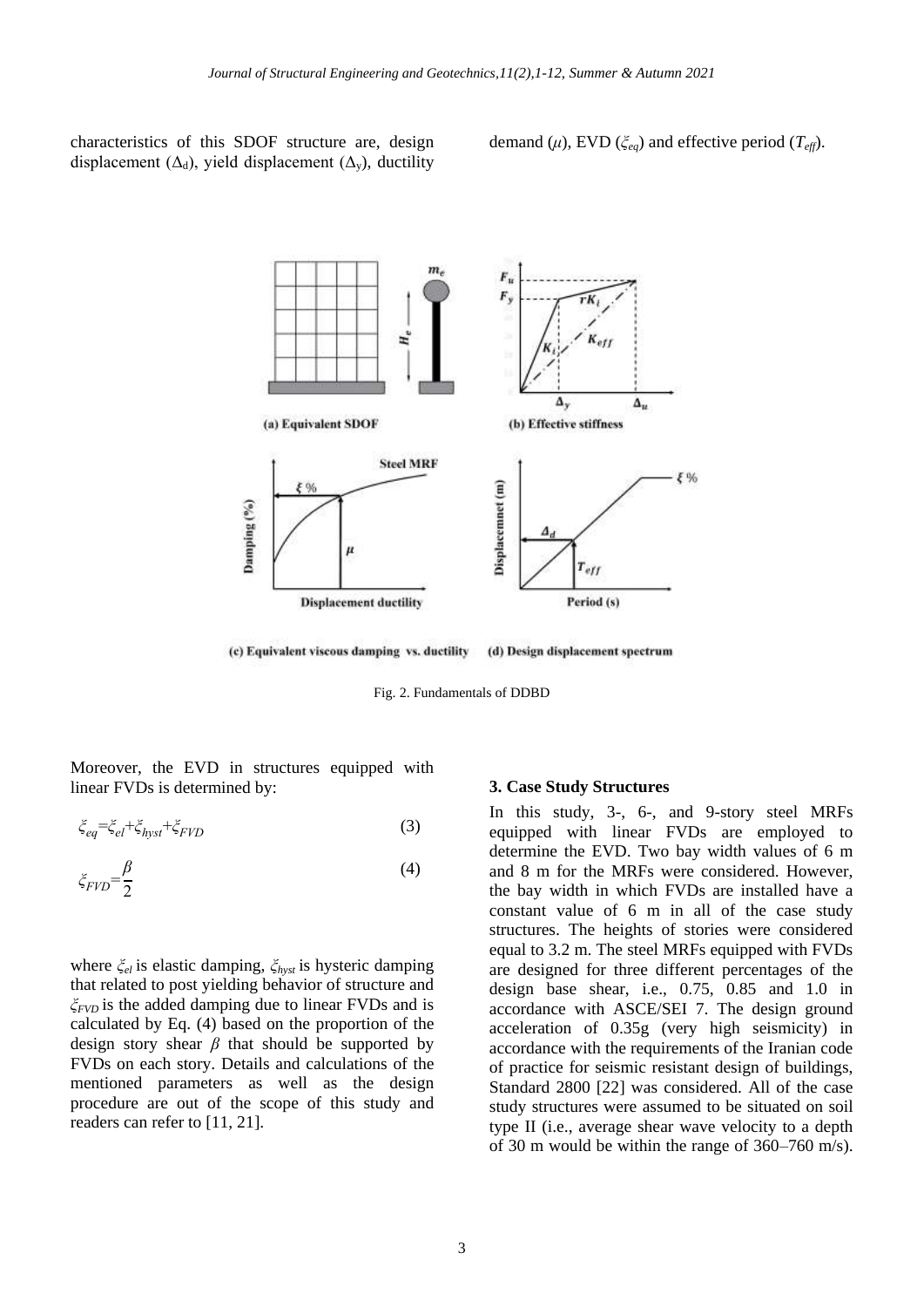Fig. 3 presents plan views of structures, perimeter MRFs. The diagonal configuration of FVDs is shown in Fig. 4. All columns other than those in the four perimeter MRFs were modeled to only transfer the gravity loads. The dead load was considered

equal to 400 kg/m<sup>2</sup>. Live loads of 200 and 150 kg/m<sup>2</sup> were considered for floors and roof, respectively. The dead load of the exterior cladding and partition loads were assumed 75 and 100 kg/m<sup>2</sup>, respectively.



Fig. 3. Plan views of the structures with (a) 8m bays, (b) 6m bays for MRFs



Fig. 4. Diagonal configuration of FVDs

The sum of the dead load and 20% of the live loads was considered as the effective seismic mass of the structures. IPE and IPB shaped sections were used for beams and columns, respectively. The St37 grade steel (with a yield stress of  $2400 \text{ kg/cm}^2$ ) was applied as the material of the structural elements.

#### **4. Numerical Analyses**

According to ASCE/SEI 7, seven ground motion records were selected from the pacific earthquake engineering research (PEER) database [23]. The records do not have near-fault pulses and are classified as far-field records. They were recorded at

sites with shear wave velocity within the range of 400‒750 m/s. The pseudo-spectral acceleration amplitudes of the records were adjusted such that the average of them matches the design response spectrum of Standard 2800 in the period range of 0.0‒5.0 seconds. The details of the original records and the corresponding scaling factors are presented in Table 1. Fig. 5 shows the scaled response pseudo acceleration spectra of the records, their average acceleration response spectrum, and the design earthquake (DE) response spectrum. It can be seen that the average spectrum closely match the design spectrum.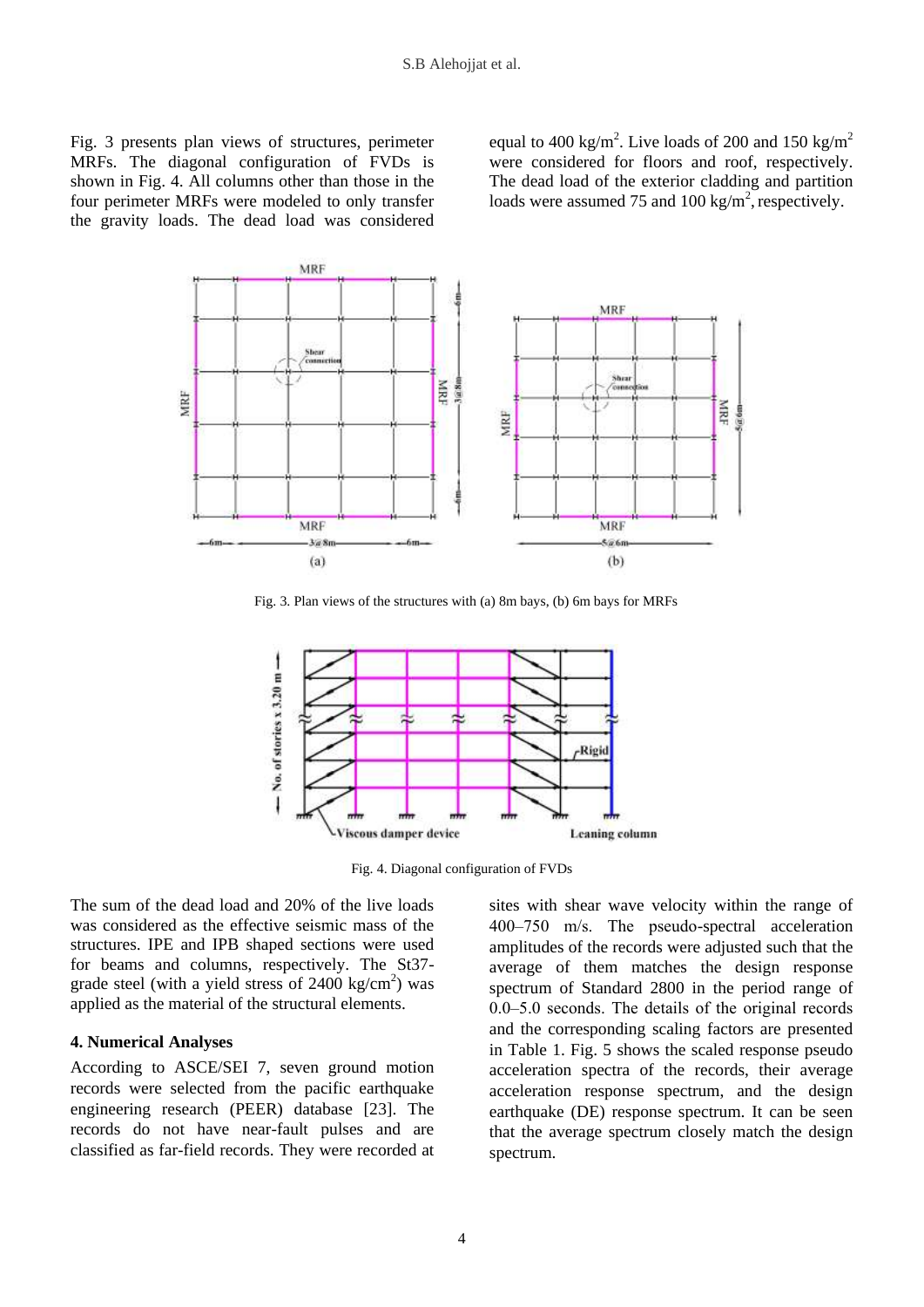Nonlinear time-history analyses (NTHAs) and performance evaluations were performed by SAP2000 program [24] based on two dimensional (2D) models. Link exponential damper element based on Maxwell model was used to simulate nonlinear behavior of fluid viscous dampers.

Table 1

Inherent damping for NTHAs was taken equal to 3% using Rayleigh damping model [15]. The gravity load combination and plastic hinge properties were applied in accordance with ASCE/SEI 41 [25]. In the analyses, the  $P-\Delta$  effects were also considered.



Fig. 5. Average of pseudo acceleration spectra and design spectrum

## **5. Design Procedure of MRFs Equipped with FVDs**

As mentioned earlier, the design of steel MRFs equipped with FVDs was done following ASCE/SEI 7. At first, with equivalent lateral force (ELF) procedure primary required parameters were obtained and then, NTHAs were performed to confirm or revise the parameters. Similar to Kitayama and Constantinou [26], the following iterative approach was employed to design the frames with dampers as:

Step 1- Design steel MRFs for seismic design base shear equal to 0.75V, 0.85V and 1.00V in the elastic model as a conventional frame with considering seismic provisions (e.g., the weak-beam/strongcolumn criterion) but without any inter-story drift ratio (IDR) limitations.

Step 2- Calculate damper constant (*C*) based on the ELF procedure so that the base shear would be equal to 0.75V, 0.85V, or 1.0V. It is important to emphasize that all the FVDs in the present study

were considered linear and the distribution of viscous damping coefficients along the height of the MRFs are uniform.

Step 3- Perform pushover analysis by lateral loads proportional to the first mode of the frames and idealize bilinear curve by ASCE/SEI 7 method. Then, compare base shear strength  $(V_y)$  with the design base shear strength calculated in the ELF procedure. Fig. 3 presents pushover curves obtained for the designed frames.

Step 4- If two base shear strengths are not approximately the same, change the sections and iterate steps 1‒3 to converge.

Step 5- Conduct NTHAs under the scaled MCE ground motion records. If the IDR is approximately equal to or less than the allowable values in the criteria ASCE/SEI 7, accept the initial assumed damper coefficient calculated by the ELF procedure, else increase the damper coefficient and perform NTHAs until the IDR criterion be satisfied.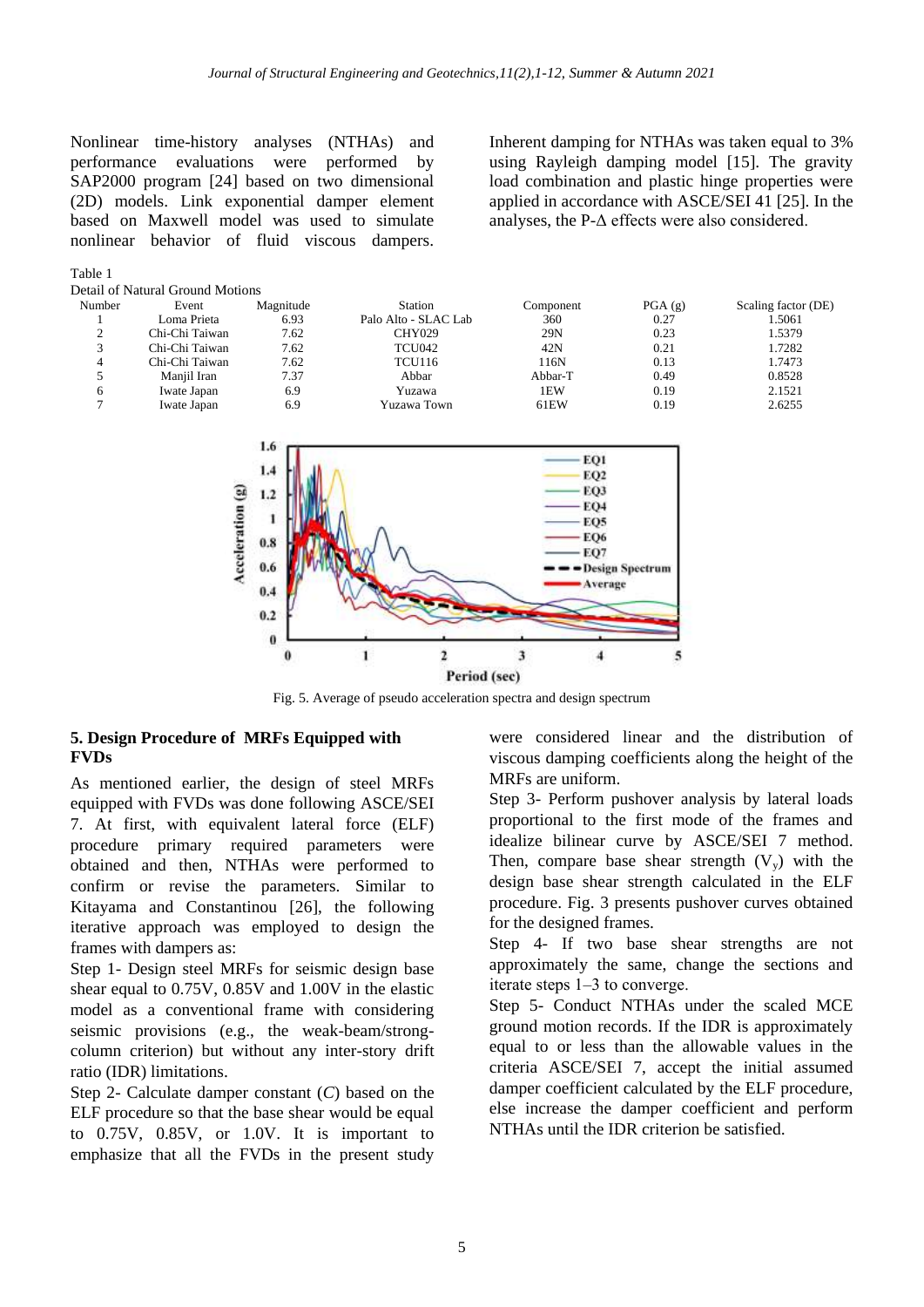# For more information and details about the ELF procedure used for the design of the MRFs, the reader is referred to MCEER report by Ramirez et al. [14] and Smart structures by Cheng et al. [27].

Table 2

Some Basic Properties, Damping System Parameters and Average IDRs Obtained from NTHAs for 6m bay Lengths Structures

|                  | $V_{v}$ (ton)   |              |            |                                         |                            | Average IDR $(\%)$ |      |
|------------------|-----------------|--------------|------------|-----------------------------------------|----------------------------|--------------------|------|
| Model            | Period<br>(sec) | Push<br>over | <b>ELF</b> | Added effective<br>damping ratio $(\%)$ | $\mathsf{C}$<br>[ton(s/m)] | <b>MCE</b>         | DBE  |
| $375 - 6$        | 1.23            | 115.37       | 115.19     | 14.90                                   | 94.8555                    | 3.00               | 1.66 |
| 375-6-HP         | 1.23            | 115.37       | 115.19     | 21.00                                   | 133.3120                   | 2.48               | 1.45 |
| 385-6-HP         | 1.13            | 128.38       | 128.97     | 12.52                                   | 83.4041                    | 2.40               | 1.56 |
| $3100 - 6$<br>HP | 1.03            | 152.53       | 153.33     | 9.19                                    | 67.8331                    | 2.49               | 1.60 |
| 675-6            | 1.99            | 134.10       | 133.99     | 16.44                                   | 231.7326                   | 2.61               | 1.66 |
| 675HP-6          | 1.99            | 134.10       | 133.99     | 19.00                                   | 267.8175                   | 2.47               | 1.58 |
| 685-6-HP         | 1.85            | 148.55       | 149.01     | 14.51                                   | 209.7912                   | 2.40               | 1.55 |
| 6100-6-<br>HP    | 1.71            | 163.94       | 164.24     | 12.27                                   | 177.5977                   | 2.35               | 1.70 |
| $975 - 6$        | 2.61            | 147.8        | 148.4      | 17.64                                   | 389.7655                   | 2.82               | 1.69 |
| 975-6-HP         | 2.61            | 147.8        | 148.4      | 25.00                                   | 552.3888                   | 2.50               | 1.46 |
| 985-6            | 2.46            | 162.75       | 162.23     | 15.52                                   | 358.3188                   | 2.64               | 1.60 |
| 985-6-HP         | 2.46            | 162.75       | 162.23     | 17.50                                   | 404.0321                   | 2.50               | 1.51 |
| 9100-6           | 2.29            | 191.43       | 190.83     | 11.66                                   | 284.0418                   | 2.67               | 1.55 |
| 9100-6-<br>HP    | 2.29            | 191.43       | 190.83     | 14.50                                   | 353.2252                   | 2.47               | 1.45 |

In this study, all of the structures equipped with FVDs were met the IDR of less than 3% at the MCE hazard level. In addition, to have structures with enhanced performance (other than the abovementioned frames), the IDR was limited to 2.5% at the MCE level. The prefix HP was used to name structures with up to the IDR value of 2.5%. Finally, the fundamental period of the designed structures, comparison of the base shear strengths in the ELF procedure and pushover analyses, added effective damping, damper constants and the obtained average IDRs in NTHAs at the DE and MCE hazard levels under scaled ground motion records were shown in Table 2 and Table 3 for the 6 m and 8 m bay widths structures, respectively. Note that in the names of the structures, the first number indicates the number of stories, the next numbers describe the percentage of

base shear that the structure was designed for that, and the number after the dash line defines the bay width of the structure. Table 4 lists the cross-sections for the beams and the columns used in 6 m and 8 m bay widths structures.

## **6. Methodologies to Obtain EVD and Results**

In order to determine the EVD of structures designed as described in section 5, two different methodologies were implemented. Applying modified Jacobsen's method and the approach used in Pennucci et al.'s study. Modified Jacobsen's method was done with the following steps:

Step 1- obtain the average roof displacement from NTHAs under ground motion records.

Step 2- Conduct a NTHA under sinusoidal accelerograms loading with the effective period and arbitrary amplitude. Note that, effective period was

calculated using the ELF procedure equations at the DE and MCE hazard levels separately.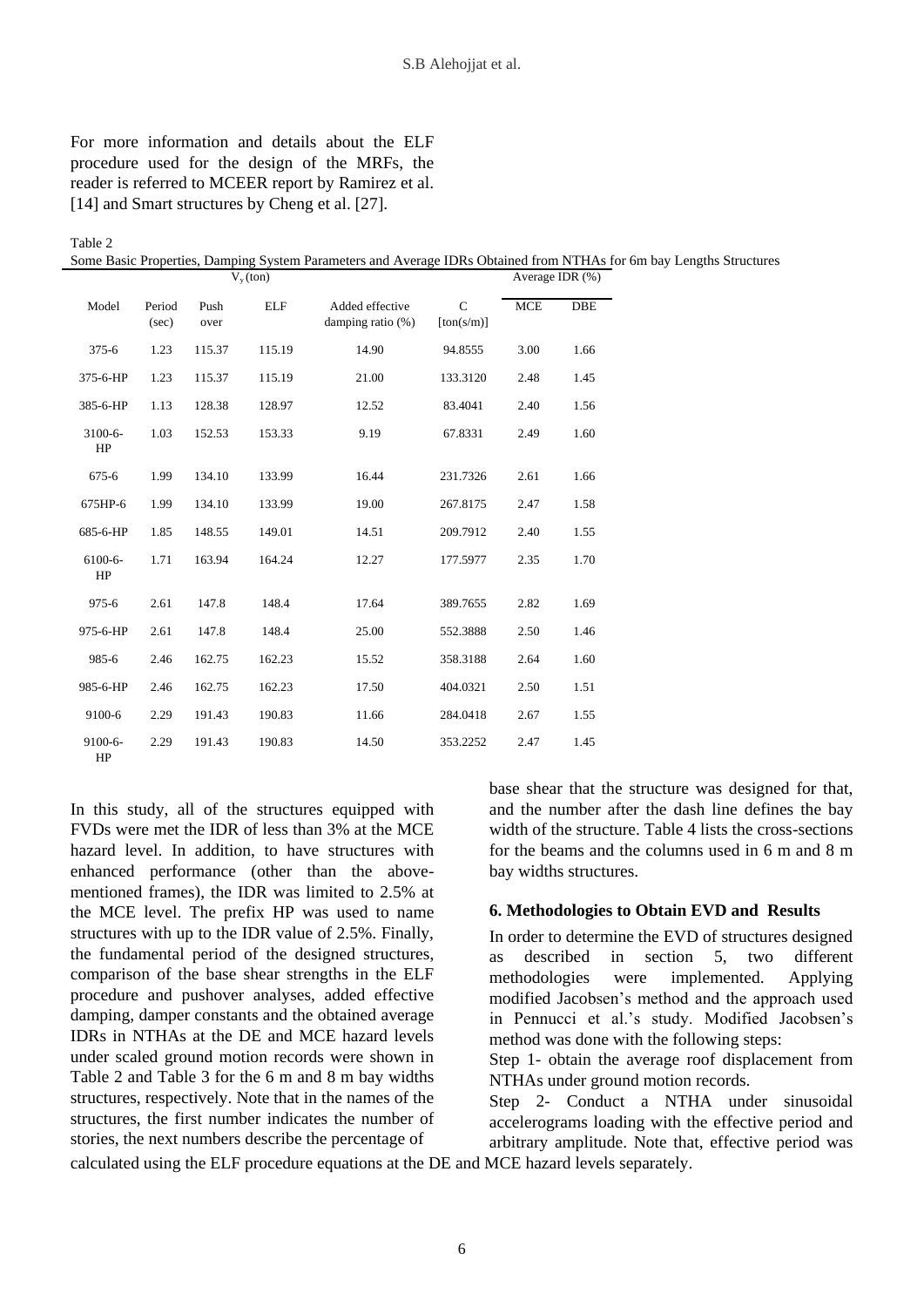Step 3- Use iteration for the amplitude of sinusoidal accelerograms to converge obtained roof displacements in both NTHAs.

Step 4- Calculate the area of a complete hysteresis loop from sinusoidal loading.

Step 5- Calculate the EVD by using Eq. (1).

| Table 3      |                                                                                                                     |  |
|--------------|---------------------------------------------------------------------------------------------------------------------|--|
|              | Some Basic Properties, Damping System Parameters and Average IDRs Obtained from NTHAs for 8m bay Lengths Structures |  |
| $V_{v}(ton)$ | Average IDR $(\%)$                                                                                                  |  |

| Model     | Period<br>(sec) | Push<br>over | <b>ELF</b> | Added effective<br>damping ratio $(\%)$ | $\mathsf{C}$<br>[ton(s/m)] | <b>MCE</b> | <b>DBE</b> |
|-----------|-----------------|--------------|------------|-----------------------------------------|----------------------------|------------|------------|
| $375 - 8$ | 1.25            | 159.70       | 158.96     | 14.65                                   | 124.3975                   | 3.23       | 1.69       |
| 375-8-HP  | 1.25            | 159.70       | 158.96     | 22.50                                   | 191.0542                   | 2.47       | 1.47       |
| 385-8-HP  | 1.14            | 177.20       | 177.45     | 12.62                                   | 111.6067                   | 2.53       | 1.51       |
| 3100-8-HP | 1.01            | 217.02       | 216.06     | 9.82                                    | 101.5176                   | 2.41       | 1.53       |
| 675-8     | 2.09            | 180.15       | 181.44     | 16.53                                   | 300.3249                   | 2.84       | 1.82       |
| 675HP-8   | 2.09            | 180.15       | 181.44     | 20.00                                   | 363.3695                   | 2.53       | 1.62       |
| 685-8     | 1.91            | 216.90       | 217.27     | 12.92                                   | 267.6580                   | 2.73       | 1.75       |
| 685-8-HP  | 1.91            | 216.90       | 217.27     | 15.70                                   | 325.2500                   | 2.51       | 1.53       |
| 6100-8-HP | 1.78            | 236.80       | 235.20     | 10.89                                   | 223.0178                   | 2.53       | 1.62       |
| 975-8     | 2.70            | 209.30       | 208.34     | 17.03                                   | 524.0327                   | 2.90       | 2.02       |
| 975-8-HP  | 2.70            | 209.30       | 208.34     | 26.50                                   | 815.4355                   | 2.50       | 1.65       |
| 985-8     | 2.56            | 224.65       | 225.56     | 14.92                                   | 471.7414                   | 2.72       | 1.63       |
| 985-8-HP  | 2.56            | 224.65       | 225.56     | 18.50                                   | 584.9340                   | 2.54       | 1.49       |
| 9100-8    | 2.29            | 279.65       | 280.16     | 10.77                                   | 399.2498                   | 2.62       | 1.64       |
| 9100-8-HP | 2.29            | 279.65       | 280.16     | 13.50                                   | 500.4524                   | 2.41       | 1.53       |

Table 4

Cross-Sections Obtained According to the ELF Procedure for Case Study Structures

| Model     | Beams(story)-IPE                                       | Model     | Beams(story)-IPE                              |
|-----------|--------------------------------------------------------|-----------|-----------------------------------------------|
|           | MRF columns(story)-IPB                                 |           | MRF columns(story)-IPB                        |
|           | Corner columns(story)-IPB                              |           | Corner columns(story)-IPB                     |
| $375 - 6$ | $400(1-2)$ , $300(3)$                                  | $375 - 8$ | $450(1-2), 330(3)$                            |
|           | $320(1-3)$                                             |           | $400(1-3)$                                    |
|           | $240(1-3)$                                             |           | $320(1-3)$                                    |
| 385-6     | $400(1-2), 300(3)$                                     | $385 - 8$ | $500(1)$ , $450(2)$ , $330(3)$                |
|           | $360(1-3)$                                             |           | $450(1-3)$                                    |
|           | $300(1-3)$                                             |           | $280(1-3)$                                    |
| 3100-6    | $450(1-2), 300(3)$                                     | 3100-8    | $500(1-2), 360(3)$                            |
|           | $360(1-3)$                                             |           | $500(1-3)$                                    |
|           | $320(1-3)$                                             |           | $340(1-3)$                                    |
| $675 - 6$ | $450(1-4), 400(5), 270(6)$                             | $675 - 8$ | $550(1-2)$ , $500(3-4)$ , $400(5)$ , $330(6)$ |
|           | $450(1-3), 360(4-6)$                                   |           | $500(1-6)$                                    |
|           | $340(1-3)$ , $300(4-6)$                                |           | $360(1-3), 280(4-6)$                          |
| 685-6     | $500(1-2)$ , $450(3-4)$ , $400(5)$ , $270(6)$          | 685-8     | $550(1-4)$ , $450(5)$ , $330(6)$              |
|           | $450(1-3), 400(4-6)$                                   |           | $550(1-3)$ , $500(4-6)$                       |
|           | $400(1-3)$ , $360(4-6)$                                |           | $360(1-3), 280(4-6)$                          |
| 6100-6    | $550(1-2)$ , $500(3)$ , $450(4)$ , $400(5)$ , $270(6)$ | 6100-8    | $600(1-2)$ , 550(3-4), 450(5), 330(6)         |
|           | $500(1-3)$ , $400(4-6)$                                |           | $600(1-3)$ , $500(4-6)$                       |
|           | $450(1-3), 360(4-6)$                                   |           | $360(1-3), 280(4-6)$                          |
| $975 - 6$ | $500(1-5)$ , $450(6)$ , $400(7-8)$ , $240(9)$          | $975 - 8$ | $600(1-2)$ , 550(3-6), 500(7), 450(8), 270(9) |
|           | $550(1-3)$ , $500(4-6)$ , $340(7-9)$                   |           | $650(1-6)$ , $450(7-9)$                       |
|           | $450(1-6)$ , $300(7-9)$                                |           | $500(1-6)$ , $400(7-9)$                       |
|           |                                                        |           |                                               |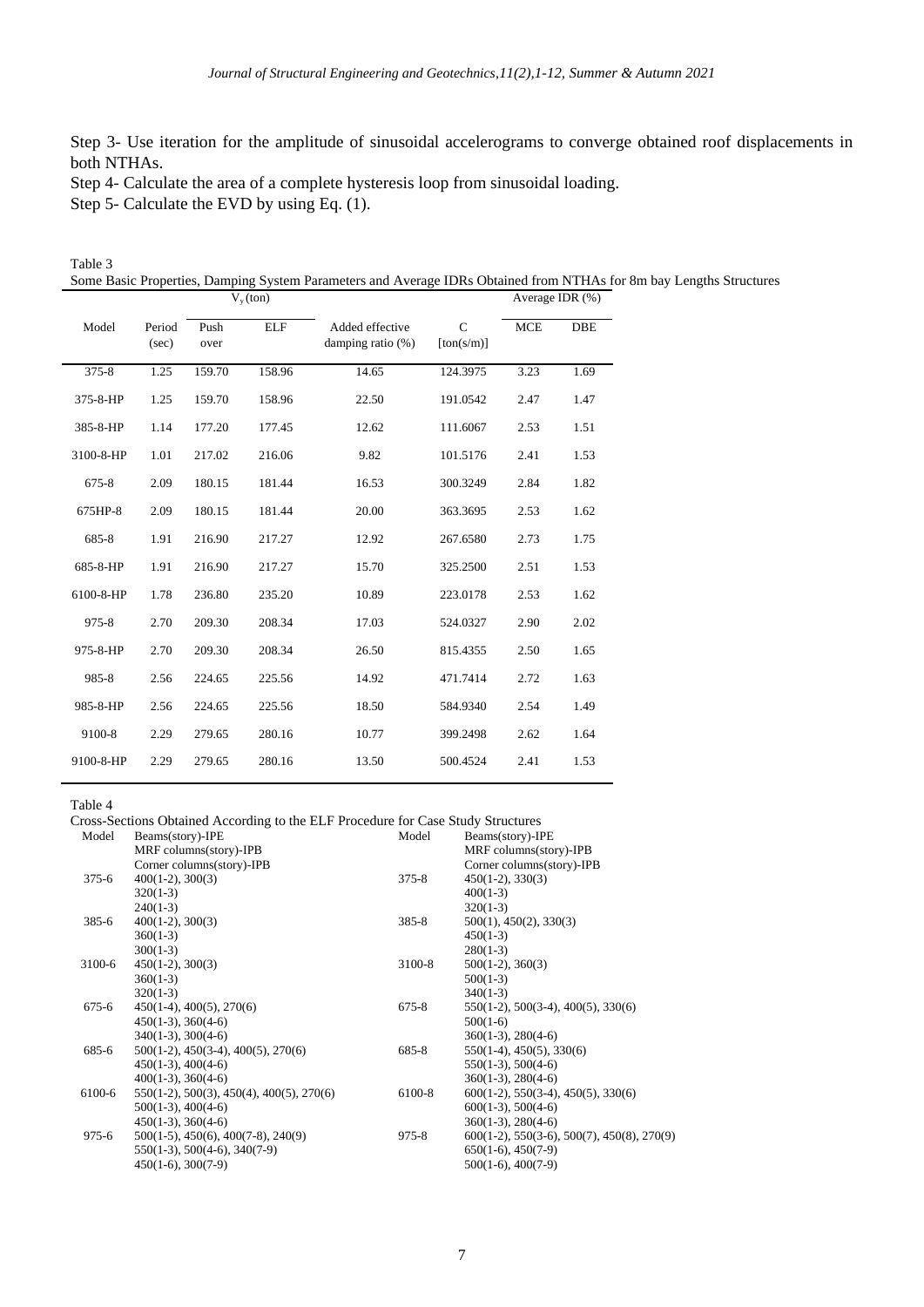

Fig. 6. (a) Sinusoidal excitation, (b) Hysteresis curve of sample structure 685-6-HP

As an instance, Fig. 6 (a), shows sinusoidal accelerograms loading that conduced for 685-6-HP structure and Fig. 6 (b), presents the hysteresis curve of the mentioned structure.

Another methodology (i.e., Pennucci et al.) was used in this study includes the following steps:

Step 1- obtain the roof displacements from NTHAs under each ground motion records separately.

Step 2- determine the ductility demand for each record via calculated yield displacement in the ELF procedure.

Step 3- calculate the effective period based on the ELF procedure equation.

Step 4- Convert the roof displacements of the MDOF structures into the SDOF displacements by using the first mode participation factor  $(\Gamma_1)$  for each record.

Step 5- By knowing the displacement of the SDOF structure and effective period, the EVD can be read from the displacement spectrum.

Fig. 7 represents the second methodology procedure used to determine the EVD.



Fig. 7. Determination of EVD based on Pennucci et al.'s Study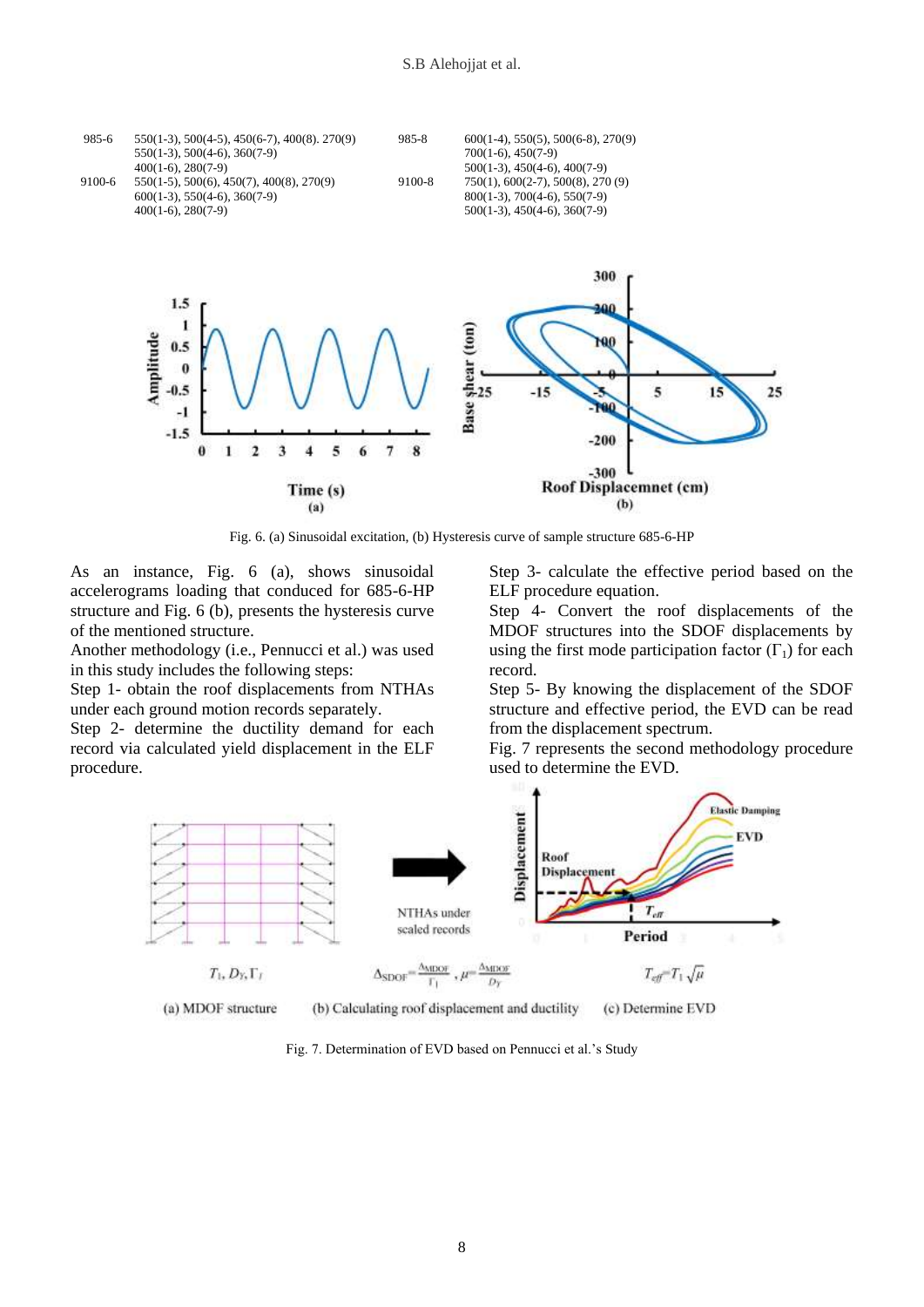## **7. Results of NTHAs for Determining the EVD**

The obtained values of the EVD according to the mentioned methodologies described in the previous section are presented here. Also, these obtained values are compared with values of the EVD based on the ELF procedure calculations. Moreover, verification of the EVD equation proposed by the ELF procedure is investigated.

Fig 8 shows a typical comparison of the obtained EVD results using modified Jacobsen's method Pennucci et al.'s approach and the ELF procedure for the case study structures at the DE and MCE hazard levels. As it can be observed, by considering Pennucci et al.'s approach as an accurate method, modified Jacobsen's method leads to higher values of the EVD in the most case study structures at the DE level.



Fig. 8. Comparison of the obtained EVD using different methods for case study structures at DE and MCE levels.

However, unlike the DE level, the EVD obtained by modified Jacobsen's method has lower values at the MCE level. It is worth mentioning that, the obtained values for the EVD in the three approaches (i.e., Jacobsen, modified Jacobsen and Pennucci et al.) are approximately similar for structures with six and eight-meter bays at both the DE and MCE hazard levels. Therefore, it can be shown that the required value of added damping ratio by FVDs can be acceptably obtained by represented values in Table 2 or Table 3 for mid-height steel MRFs structures with different percentages of the design base shears. Also,

these values can help designers to have a rational assumption for the value of added damping ratio by FVDs at the first step of the design according to the ELF procedure. For a better comparison between the three mentioned approaches, Fig. 9 is presented. Fig. 9 (a) depicts the scatter of obtained EVD using modified Jacobsen's method compared with Pennucci et al.'s approach as well as the Fig 9 (b) shows the scatter of the obtained EVD values using the ELF method versus the values obtained from the Pennucci et al.'s approach.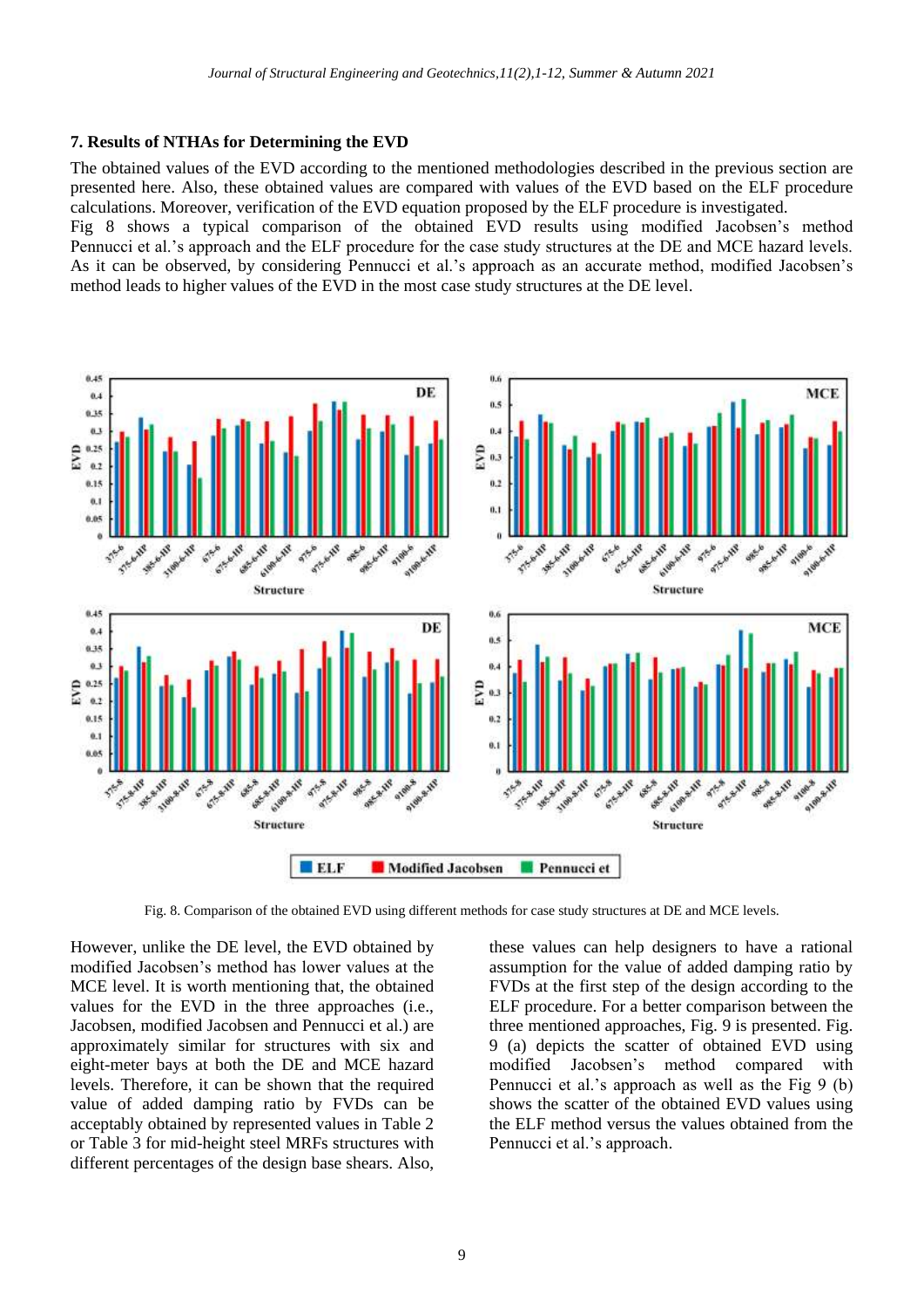According to Fig. 9 (a), the difference between the obtained EVD values using Pennucci et al.'s approach and those obtained from modified Jacobsen's method is obvious, even though the obtained EVD values obtained from the ELF procedure is significantly matched with the results obtained from Pennucci et al.'s approach, as shown in Fig. 9 (b). Thus, an acceptable estimation of the ELF procedure to determine the EVD in steel MRF equipped with FVDs is verified. Based on the obtained results for the EVD and ductility demand  $(\mu)$  in accordance with Pennucci et al.'s approach as well as the added damping ratio related to the FVDs.



Fig. 9. Comparison between the obtained EVD values using Pennucci et al.'s approach and the corresponding values obtained from the (a) modified Jacobsen's method, (b) the ELF procedure



Fig. 10. Fitted Curve Via Eq. (5) for the EVD Based on the Ductility Demand and Added Damping Ratio, Calculated by MATLAB

$$
\text{EVD}=a+b\times\text{FVD}\sqrt{\mu}+c\times(\frac{\mu-1}{\mu\times\pi})
$$
\n(5)

Fig. 10 presents the fitted curve among these three parameters according to the proposed equation as below: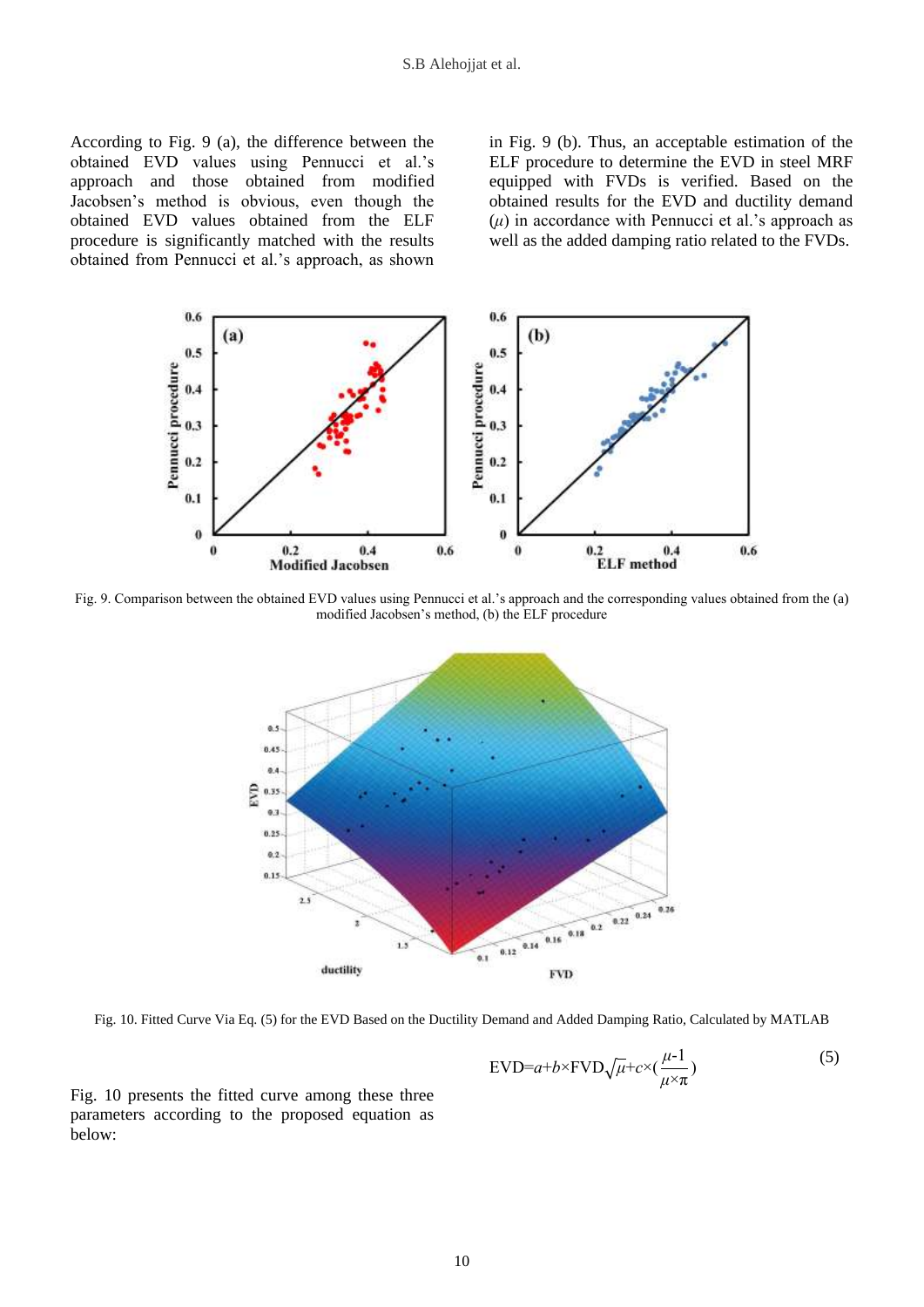where constants  $a$ ,  $b$  and  $c$ , are calculated by MATLAB software [28] equal to 0.03671, 0.9644 and 0.7841, respectively. Note that, the general format of Eq. (5) was selected according to the proposed equation by the ELF procedure for calculating effective damping in ASCE/SEI 7. In this regard, constant *a* represents the corresponding value of inherent damping and assumed 0.03 in the ELF procedure. Moreover, constant *b* explained the interaction of ductility demand and added damping ratio in the ELF procedure. Furthermore, based on Eq. (2) the value of  $\alpha=0.71$  was suggested by Pinnucci et al. [29] for determining the hysteretic damping. Finally, a slight difference between the calculated constants by MATLAB and the described constants in the above, verifies the acceptable estimation of the ELF equation for the effective damping in another way.

# **8. Conclusions**

This paper focused on the determination of the EVD for steel structures equipped with linear FVDs which are applied by the ELF equation for calculating the effective damping. For this purpose, two different methods, i.e., modified Jacobsen's method and the approach used in Pennucci et al.'s study were implemented to evaluate the EVD at two seismic hazard levels: the MCE and DE. Based on the extensive NTHAs the following results are obtained: 1- Underestimation of the EVD was resulted via modified Jacobsen's method at the DE hazard level whereas, overestimation of the EVD was seen at the MCE level.

2- Estimation of the EVD by using the ELF procedure that was proposed for calculating the effective damping, was acceptably matched with the results obtained by Pennucci et al.'s approach at both the DE and MCE hazard levels.

3- To estimate the hysteretic damping in steel structures equipped with linear FVDs in the DDBD method, Eq. (3) can be used by considering  $\alpha = 0.71$ .

4- Considering the interaction of the ductility demand and added damping corresponding to FVDs to estimate the EVD may be improved the design of mid-rise steel structures equipped with linear FVDs in the DDBD method. Further studies are suggested in this case.

## **References**

- Yakhchalian M., Asgarkhani N., Yakhchalian M., "Evaluation of deflection amplification factor for steel buckling restrained braced frames", Journal of Building Engineering; 2020, 30, 101228. <https://doi.org/10.1016/j.jobe.2020.101228>  $[1]$
- Gulkan P., Sozen M., "Inelastic response of reinforced concrete structures to earthquake motions", ACI J; 1974, 71(12), 604–610. [2]
- Shibata A., Sozen M., "Substitute structure method for seismic design in reinforced concrete", Journal of Structural Division ASCE; 1976, 102(ST1), 1– 18. [3]
- Jacobsen, L.S., "Steady forced vibration as influenced by damping", Transactions of ASME; 1930, 52, 169–181. [4]
- Jacobsen, L.S., "Damping in composite structures" Proc.,  $2^{nd}$  World Conf. on Earthquake Engineering; 1960, Vol. 2, Science Council of Japan, Tokyo, 1029–1044. [5]
- Wijesundara, K.K., Nascimbene, R., Sullivan, T.J., "Equivalent viscous damping for steel concentrically braced frame structures", Bull Earthquake Eng; 2011, 9, 1535–1558. <https://doi.org/10.1007/s10518-011-9272-4> [6]
- Rosenblueth, E., Herrera, I., "On a kind of hysteretic damping", ASCE Journal of Engineering Mechanics; 1964, 90(4), 37–48. [7]
- Dwairi, H.M., Kowalsky, M.J., Nau, J.M., "Equivalent damping in support of direct displacement-based design", Journal of Earthquake Engineering; 2007, 11(4), 512–530. <http://dx.doi.org/10.1080/13632460601033884> [8]
- Kowalsky, M.J., Ayers, J.P., "Investigation of equivalent viscous damping for direct displacementbased design", The Third US-Japan Workshop on Performance-Based Earthquake Engineering Methodology for Reinforced Concrete Building Structures; 16–18 August 2001, Seattle, Washington, Berkeley: Pacific Earthquake Engineering Research Center, University of California, 173–185. [9]
- Grant, D.N., Blandon, C.A., Priestley, M.J.N., "Modelling inelastic response in direct displacement-based design", Report 2005/03, IUSS Press, Pavia; 2005. [10]
- Priestley, M.J.N., Calvi, G.M., Kowalsky, M.J., "Displacement-Based Design of Structures", IUSS Press, Pavia; 2007.  $[11]$
- Pennucci, D., Sullivan, T.J., Calvi, G.M., "Displacement Reduction Factors for the Design of Medium and Long Period Structures", Journal of Earthquake Engineering;  $2011$ ,  $15:SI$ ,  $1-29$ . <http://dx.doi.org/10.1080/13632469.2011.562073> [12]